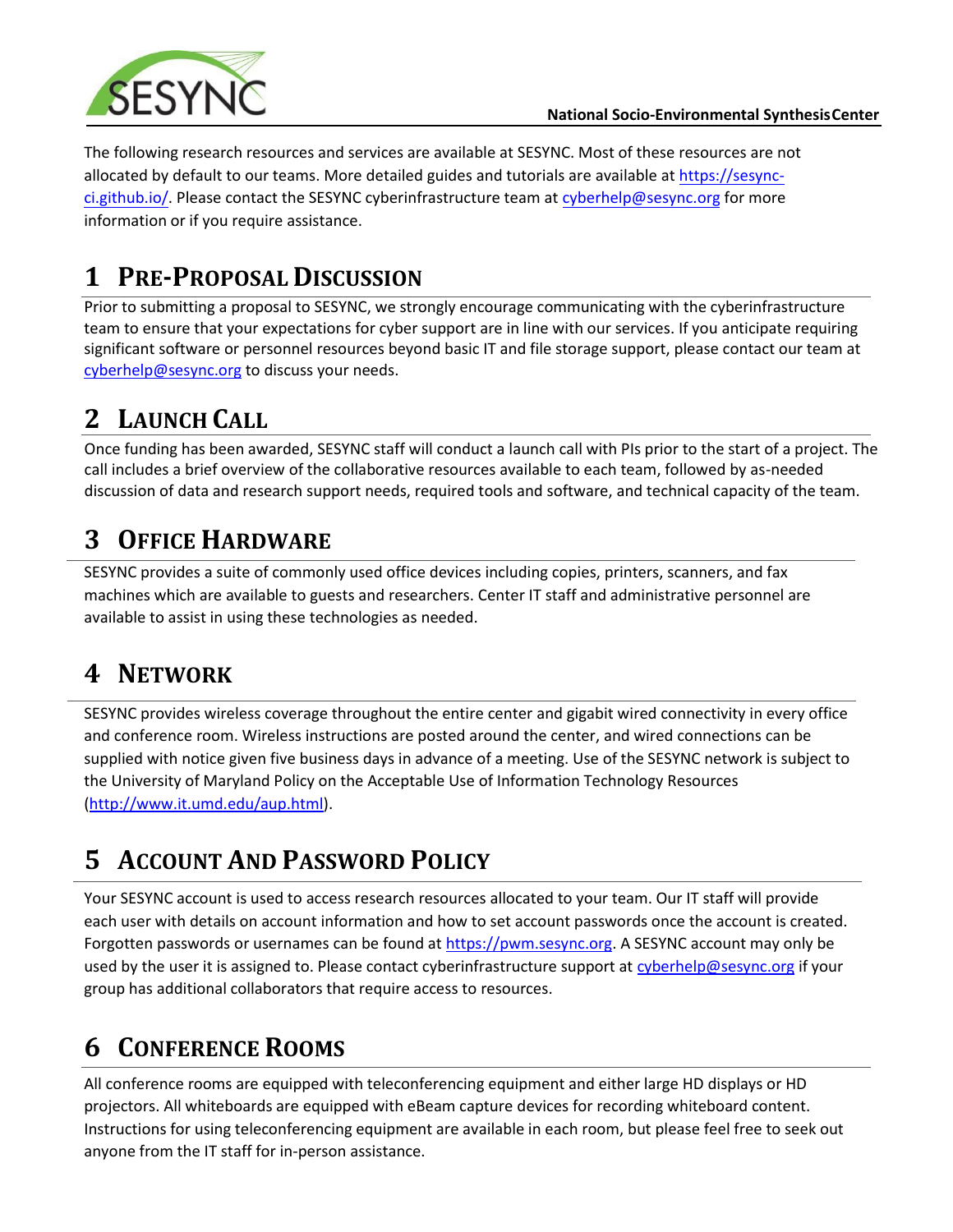## **7 FILE STORAGE**

SESYNC has a large (50+TB) file server for research data storage that can be used to share files with a team and to other hosted services (see below). Each project is assigned a shared *research data directory*, or workspace, accessible to all team members. Your *research home directory* (i.e., the folder open when you log in at [https://rstudio.sesync.org](https://rstudio.sesync.org/) or SSH to ssh.sesync.org) is **not shared** and **incapable** of storing lots of data. Your research home directory is ideal for code repository linked to GitHub o[r https://gitlab.sesync.org.](https://gitlab.sesync.org/)

- **Web portal:** Use [https://files.sesync.org](https://files.sesync.org/) to upload/download files in your research datadirectory.
- **Directory paths on SESYNC servers:** Research data directories are available to other SESYNC servers at "/nfs/PROJECTNAME-data", where "PROJECTNAME" is the project short-name assigned by SESYNC. The "~" is a shortcut to your research home directory.

## **8 COMPUTE RESOURCES**

SESYNC's cyberinfrastructure is designed to be powerful and flexible to meet your group's computing needs. If your team requires specific infrastructure, services, or software not listed below, please contact [cyberhelp@sesync.org](mailto:cyberhelp@sesync.org) to discuss your research computing needs.

#### **8.1 PYTHON SUPPORT**

SESYNC ensures the latest version of Python and several core Python packages are available on our compute cluster and on our Jupyter server at [https://jupyter.sesync.org. T](https://jupyter.sesync.org/)he browser-based Jupyterlab application can be used to develop, test and run jobs with relatively low resource needs that access your research data. If you need to run a task which requires multiple CPUs or will run for an extended period please contact [cyberhelp@sesync.org](mailto:cyberhelp@sesync.org) for friendly guidance on cluster computing.

#### **8.2 RSUPPORT**

SESYNC ensures the latest version of R and several core R packages are available on our compute cluster and on our RStudio server at [https://rstudio.sesync.org.](https://rstudio.sesync.org/) The browser-based RStudio application can be used to develop, test and run jobs with relatively low resource needs that access your research data. If you need to run a task which requires multiple CPUs or will run for an extended period please contact [cyberhelp@sesync.org](mailto:cyberhelp@sesync.org) for friendly guidance on cluster computing.

#### **8.3 SHINY SERVER**

SESYNC maintains a Shiny server at [https://shiny.sesync.org](https://shiny.sesync.org/) to host Shiny apps designed by SESYNC researchers. Please contact cyberinfrastructure support for help developing or deploying an app that allows the public to interact with and visualize your data and research results.

#### **8.4 SSH GATEWAY**

For security and simplicity, SESYNC maintains a single SSH server open to SSH clients (e.g. Putty on Windows or Terminal.app on macOS) on external networks. Connect to the gateway as <username>@ssh.sesync.org for shell access to files in research data, files in research home, the compute cluster, and database servers. The SSH gateway should not be used to run long analysis, which should instead be run on the computecluster.

#### **8.5 VIRTUAL MACHINES**

Custom Windows and Linux virtual machines can be built to meet your group's needs, e.g. shared access to licensed software including ArcGIS and MaxQDA. Windows machines are accessed from a browserbased RDP gateway a[t https://desktop.sesync.org. L](https://desktop.sesync.org/)inux machines can be access via the SSH gateway.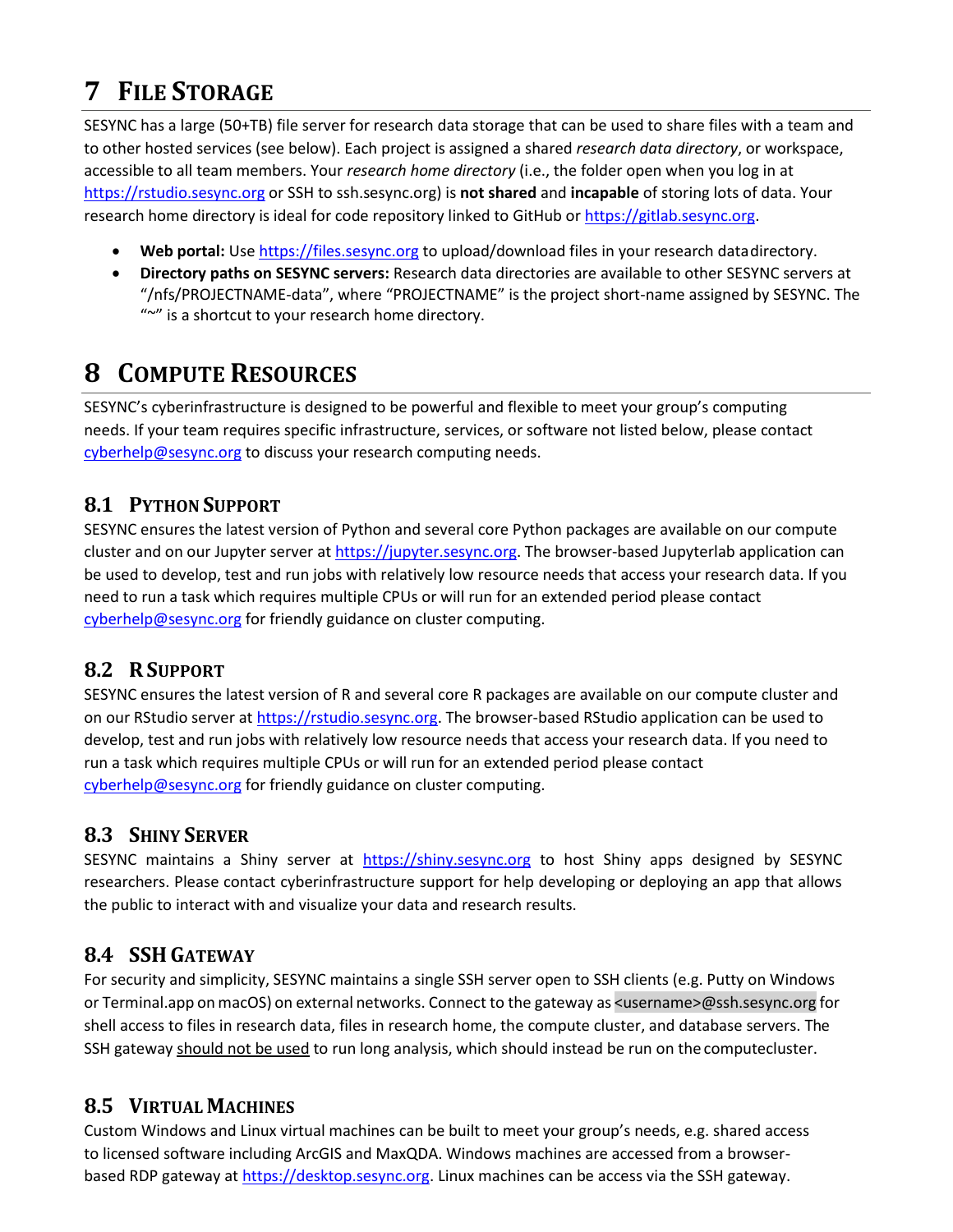#### **8.6 COMPUTE CLUSTER**

SESYNC runs a Slurm job scheduler that distributes long running or parallel compute tasks across a cluster with 24 nodes, 192 CPU's, and 1.5TB memory. Job submission is presently enabled from the SSH gateway and the RStudio server. Please see our [research](https://sesync-ci.github.io/quickstart/Using-the-SESYNC-Cluster.html) support site for more information on creating and submitting compute tasks requiring R, Python, Stata, or other dependencies as needed.

#### **8.7 GITLAB SERVER**

An open source, GitHub-like cloud platform called GitLab is available for centralized hosting of private, versioncontrolled code repositories. Log in at [https://gitlab.sesync.org.](https://gitlab.sesync.org/)

#### **8.8 DATABASES**

Dedicated MySQL and PostgreSQL servers are available for teams that need a relational database management system. Cyberinfrastructure staff can help design and prototype new databases or import existing database dumps, as well as demonstrate database connections from SESYNC compute resources.

#### **8.9 SOFTWARE**

SESYNC can obtain software licenses for most commonly used scientific software packages to be run on our cyberinfrastructure (usually via a VM your group can access).

### **9 DISPOSITION OF DATA AND SOFTWARE**

As an NSF-supported center, SESYNC is committed to public dissemination of data and to open source software development and distribution. To this end, investigators, fellows, collaborators, and others receiving financial or inkind support from SESYNC acknowledge and agree to the terms below. SESYNC personnel are available throughout the life of a project (vi[a cyberhelp@sesync.org](mailto:cyberhelp@sesync.org) ) to assist investigators with these matters via discussion and identification of appropriate licenses, repositories, documentation methods, and other relevant tools and procedures.

- **9.1** Data products resulting from SESYNC sponsored activities will, insofar as possible, be made accessible with no restrictions for use and dissemination through explicit use of a [Creative Commons Zero waiver](http://creativecommons.org/choose/zero/) or its equivalent and will be deposited in a public repository or established open database. Such data will be adequately documented for validation and reuse, including appropriate attribution of its original source.
- **9.2** All software source code developed with SESYNC funding or participation will be made freely available via an FTP or code repository service such as GitHub and will be licensed under an OSI-approved Open Source [license](https://opensource.org/licenses) (see opensource.org). Such source code is to be sufficiently documented, and at a minimum, state purpose, copyright and license, and acknowledge and attribute any other software or software libraries that the SESYNC-sponsored software uses or depends on, as required by the licenses of suchsoftware.
- **9.3** Both data and source code will be made available in a timely manner, no later than two years after the conclusion of the SESYNC award, or immediately upon publication of an associated article, whichever comes earlier.